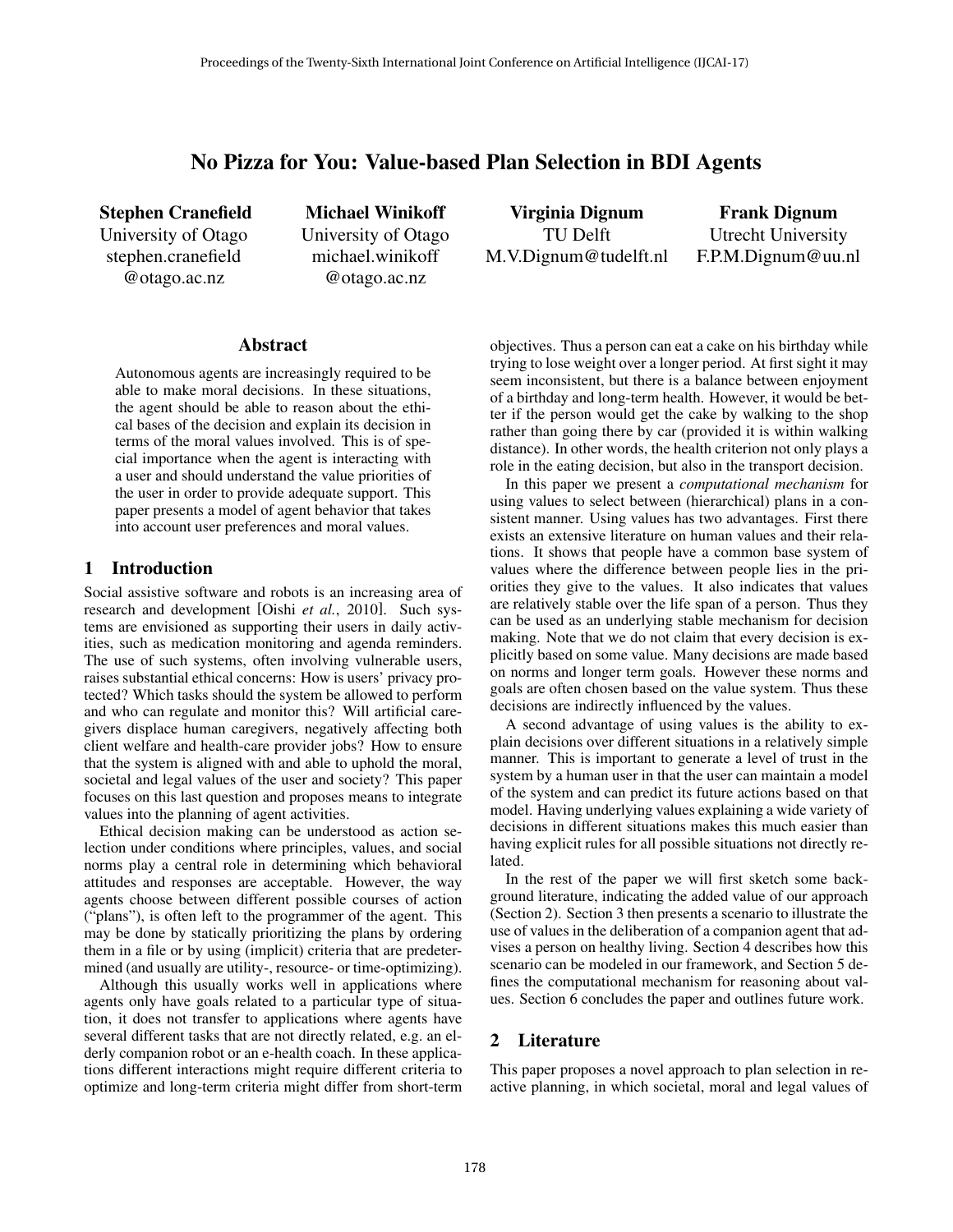users guide the planning process. As such it is based on current work on value-sensitive design and on planning. Values (e.g. honesty, beauty, respect, environmental care, Self-Enhancement) are key drivers in human decision making (see e.g. [Rokeach, 1973; Schwartz, 2012]). As such, values can be seen as criteria to measure the difference between two situations or for comparing *alternative* plans. Values are abstract and context dependent, and therefore cannot easily be measured directly. For example, the value *wealth* can include assets other than money, but can be approximated by the amount of money someone owns. Miceli and Castelfranchi [1989] discuss in depth the consequences of this indirect use of values.

Values combine two core properties: (1) *Genericity:* values are generic and can be instantiated in a wide range of concrete situations, and therefore can be seen as a very abstract goal (e.g. eating well, exercising and avoiding stress all contribute to the value 'health'). (2) *Comparison:* values allow comparison of different situations with respect to that value (e.g. according to the value 'health', salad is preferred over pizza). In this sense, values become metrics that measure the effects of actions in different dimensions.

For strengthening their decisions and covering a wider range of decisions, individuals tend to rely on the influence of multiple values (e.g. environmental care and wealth). However, for certain decisions, the values involved can lead to contradictory preferences. For example, cycling to work through the rain might be good for the environment, but will leave you soaked and giving a bad impression in an important meeting.

In order to handle these contradictions, value-systems *internally order* values. There are two dimensions along which this ordering takes place. First, there is an intrinsic opposition between different basic values. This intrinsic opposition is depicted by Schwartz as a circle in which the values are placed (see Figure 1, adapted from [Schwartz, 2012]). Values that are close together on the circle work in the same direction and values on opposite sides drive people in opposite directions. For example, "achievement" and "benevolence" are conflicting values. This means that generally trying to do something that is primarily good for one's own benefit (Self-Enhancement) is not necessarily the best for society. For example, making more profit by paying low wages is good for the employer's wealth but bad for the wealth of employees. However, opposition of values does not mean that one value excludes another value. It mainly means that they are in general "pulling" in different directions and a balance must be found. For example, if wages are too high the company might go bankrupt and no one profits anymore.

The second ordering is a personal preference one. Some values are given a relative *importance* over others. When evaluating a decision with conflicting values, alternatives that satisfy the most important values tend to be preferred (e.g. if health is more important than wealth then a person will buy healthy food even if it is more expensive than junk food). So, the importance of values for a person determines how the balance is struck between conflicting values.

Value-Sensitive Design (VSD) is a theoretically grounded approach to the design of technology that accounts for human



Figure 1: Schwartz's value model annotated with scenario

values in a principled and comprehensive manner [Friedman *et al.*, 2013; van den Hoven, 2007]. A crucial step in VSD is the translation of values into design requirements. In this paper, we follow the *value hierarchy* approach proposed by van de Poel [2013], which links values, norms and design requirements or goals through a *'for the sake of'* relationship. Formally, values can be linked to specific tasks or sub-plans in a plan tree, using a *'counts as'* formalization, which enables reasoning about the motives to choose for a specific course of action. This is similar to work done in normative systems to link norms to agent actions [Grossi *et al.*, 2006] and implements the properties of values as described above.

Our proposal to link values to the plans of agents is similar to how Visser *et al.* [2016] add preferences to the plans of BDI (Belief-Desire-Intention) agents [Rao and Georgeff, 1995]. However, using values gives us a way to create consistency between decisions over different actions resulting in a generic approach that is still consistent with Visser *et al.* [2016].

Also related is work on integrating planning into BDI languages [Sardiña and Padgham, 2011; Sardiña et al., 2006]. This work proposes the CANPLAN language. CANPLAN exploits the similarities between BDI languages and HTN planning to provide a construct  $Plan(P)$  which does lookahead planning for the plan P. This work differs from our work in that they are doing full lookahead planning to find a course of action, whereas we are considering an under-constrained situation (with multiple options), and using the consequences of the available options to select from among them. Meneguzzi and de Silva [2015] survey other related work that incorporates planning into the BDI architecture.

Finally, Bordini *et al.* [2002] implemented one of Agent-Speak's selection functions by integrating quantitative reasoning using TÆMS [Decker, 1996]. A key difference between our work and theirs is that they focused on intention selection, i.e. selecting *which* intention to execute next, whereas we are dealing with selecting *how* to achieve a given sub-goal.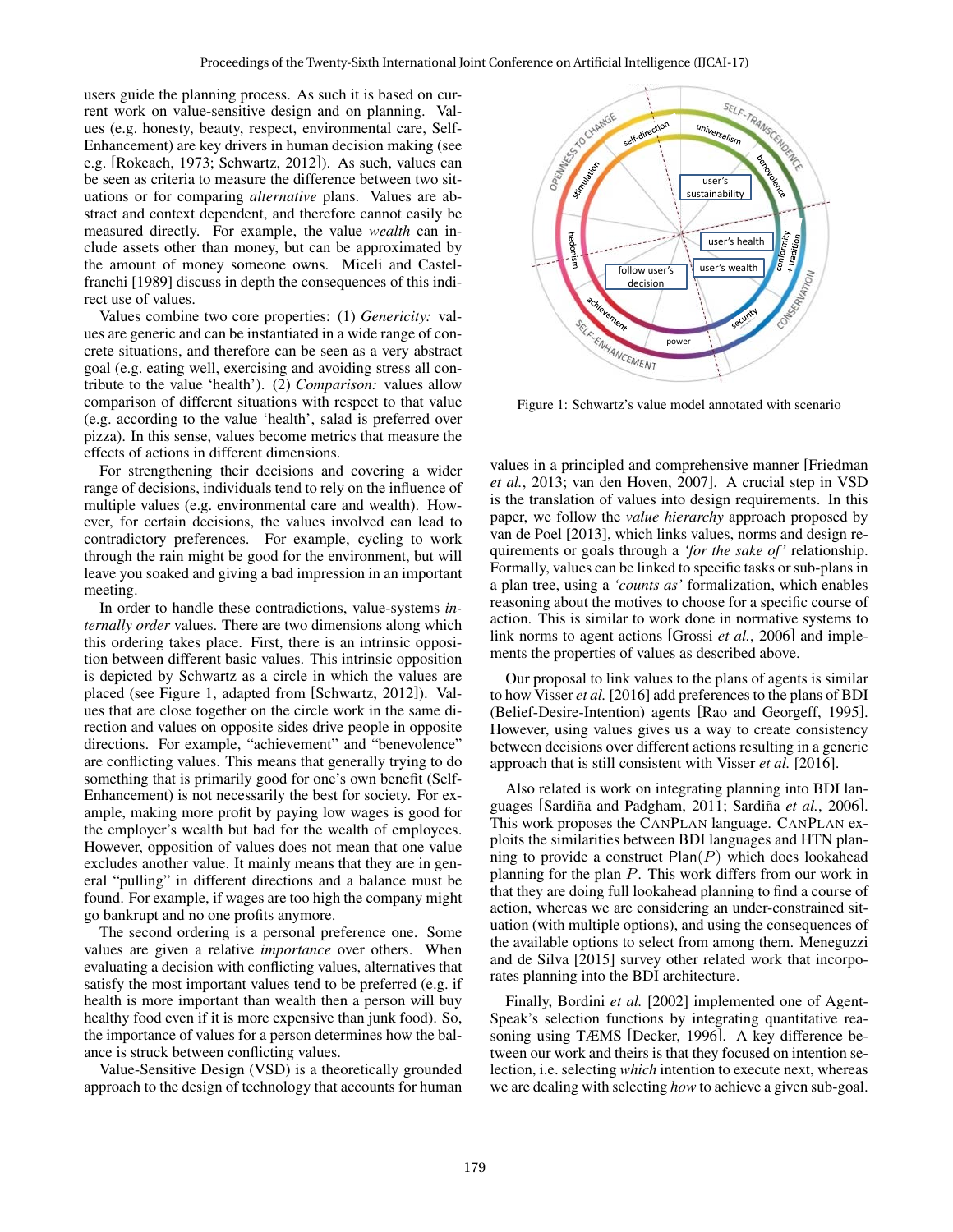# 3 Scenario

Given the growing elderly population in many countries, the development of health-care robots and virtual assistants is a significant area of research and, at least in Japan, a serious option for elderly care. The functionalities and requirements for these Elderly Care Artificial Systems (ECAS) are very diverse, but it is certain that ECAS will need to take decisions on behalf and for their users. In this paper, we explore the situation in which a extremely simplified ECAS should order and serve a meal to its user [McColl and Nejat, 2013].

In order to decide on the most suitable meal, the robot must consider the preferences of the user, the dietary prescriptions, the financial implications, the ease and speed of delivery, possibly the carbon footprint of the choice, and other issues. Besides contextual constraints (time, money, availability) this decision is guided by moral and societal values held by the user and his/her current priorities. An ECAS's highest value is to assist its user, which should be done in accordance with the values of the user. In this meal-assistance scenario, relevant high level user values are Self-Enhancement, Conservation and Self-Transcendence, using the Schwartz classification [Schwartz, 2012]. It should be noted that the values of Self-Enhancement and Self-Transcendence pull in different directions and need thus to be balanced carefully.

According to van de Poel [2013], the abstract values are translated into concrete values to govern the ECAS's actions, e.g. 'follow user's desires' or 'ensure user's health', which are finally linked to concrete system goals, e.g. 'serve the desired meal' or 'serve a healthy meal'. Figure 2 depicts the value hierarchy, linking user values to concrete goals for the ECAS's actions. If the desired meal is neither sustainable nor healthy a choice has to be made about which value to support most, and the priorities between values determine the outcome of the choice. In our approach, plans are selected using a multi-criteria optimisation (via a weighted sum). Here each criterion measures the extent to which a particular value is currently satisfied, given the plans for its child goals.

# 4 Model

In modeling the problem we take two aspects into account: the agent's goals and plans; and the values and their relationships.



Figure 2: Value Tree

#### 4.1 Goals and Plans

We begin with the agent's goals and plans. We assume BDIstyle plans (excluding cycles), where each plan has a goal that it achieves, a context condition that indicates in which situations the plan can be used, and a plan body. Following AgentSpeak(L) and Jason [Rao, 1996; Bordini *et al.*, 2007] we consider a plan body to be a sequence of steps (actions or sub-goals), but this restriction can be easily relaxed. Space precludes a detailed exposition of BDI languages.

The options for BDI agents to achieve their goals can be represented as a goal-plan tree, where a goal node has as children the plans that can be used to achieve it (an "or" relationship), and a plan node has as children its sub-goals ("and", or more precisely "seq"). We extend our BDI language by annotating actions or plans with their effects on the Value State (defined below), similar to how Visser *et al.* [2016] extend goal-plan trees with preferences. For example, the plan evil pizza (left side of Figure 3) is annotated "Desire: +20" indicating that it increases the Value State of Desire by 20.

Figure 3 shows a goal-plan tree for the scenario. The toplevel goal has a single plan with three sub-goals: choosing a meal, preparing the meal, and consuming the meal. There are three choices: toast (which is highly unhealthy due to inadequate nutrition, but both sustainable and cheap), a frozen meal (most healthy), and pizza (most desired) with two possible providers: a local pizza company (within walking distance), and a multinational "evil" pizza company that is cheaper but less sustainable. Figure 3 elides the bindings and context conditions that are needed to constrain the plans chosen to achieve the prepare and consume sub-goals to be consistent with the selection made earlier when achieving choose. The annotations "+" and "-" before a variable's name indicate whether the variable has values produced by the goal in question ("-"), or whether the goal in question uses values produced by earlier goals ("+"). The weather goal (bottom left) instantiates a variable  $(W)$  that depends on the environment. For such 'query goals' we assume we have a probabilistic model of the possible variable bindings, which appear as child nodes of the query goal.

#### 4.2 Values

A *Value* is an abstract representation of a human driver (e.g. Self-Enhancement, Self-Conservation, Self-Transcendence). As we have explained in Section 2, values can be in conflict and also have a relative importance. These two aspects together determine how much time or effort a person (or in our case agent) will spend to promote the different values.

We start by determining a target for each value,  $T(v)$ . This is a number that is compared to the current Value State to determine the current need to advance that value. To reflect observations in human behavior [Schwartz, 2012], a design constraint in our current model is that conflicting values (that pull decisions in opposite directions) cannot both be important at the same time. For example, the annotations assigned to plans and the relative importance of goals ("salience", defined below) should reflect that decisions related to Self-Enhancement can potentially be at odds with those related to Self-Transcendence, and therefore often cannot be realized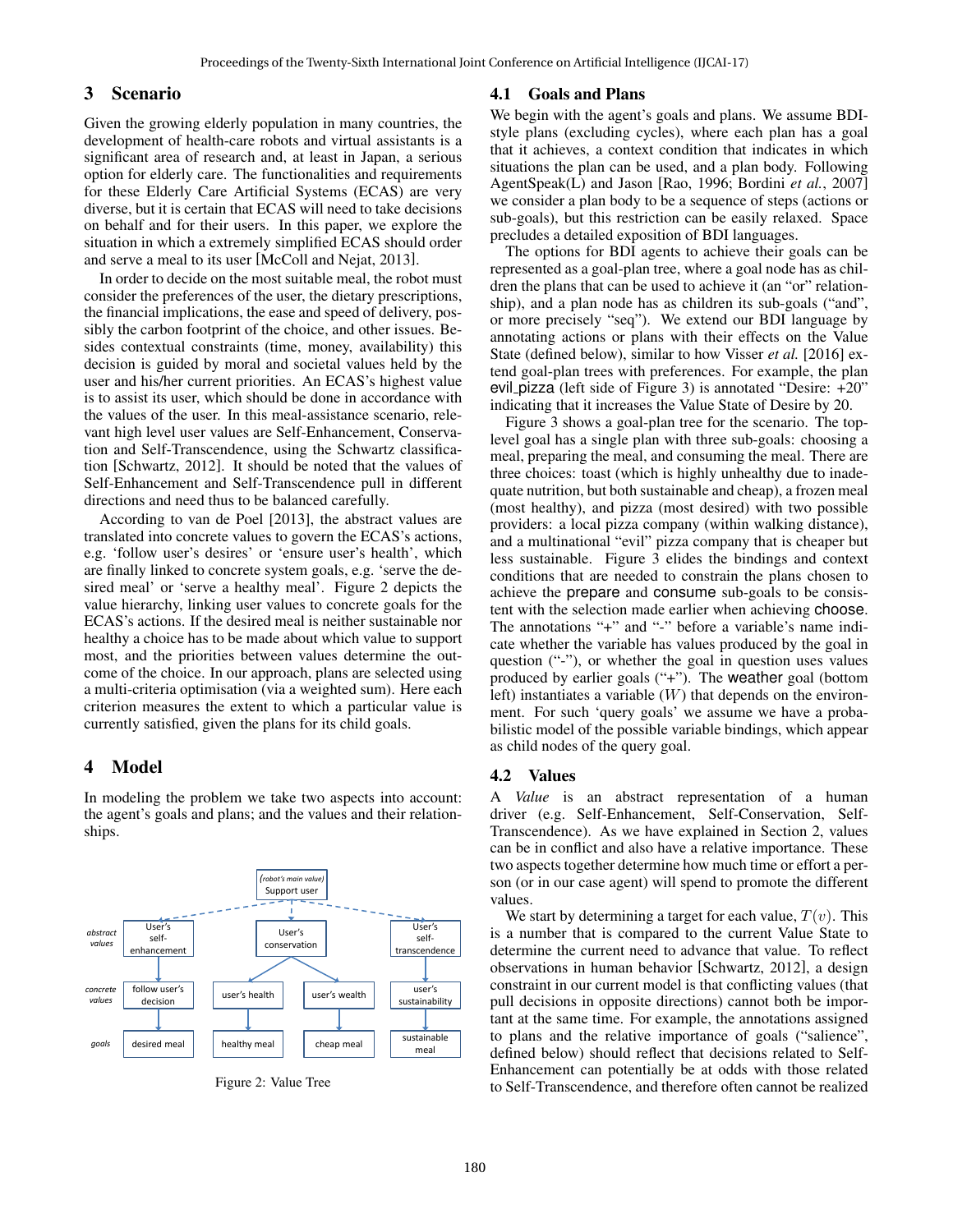

Figure 3: Goal-plan tree annotated with values

together. On the other hand, values that are very much aligned should have compatible importance. Finally, for simplicity's sake, we assume (for now) that the  $T(v)$  remain constant during the life of the agent.

At each point in time, for a given value  $v$ , the agent also has a Value State,  $S(v)$ , that represents the current level of "satisfaction" for the value, i.e. the current level at which the value is experienced. For example, if the user has been deprived of coffee for a long time, then its hedonism Value State might be low, which will make the need to satisfy it more urgent. Formally,  $S(v)$  assigns to each value type a number. The Value State is represented numerically on the same scale as  $T(v)$ , i.e.  $S(v) < T(v)$  indicates that the Value State is below the target. We assume that  $S(v)$  decays over time (the precise decay pattern needs to be specified, but our approach is agnostic). Decay represents the fact that if for some time nothing has been done to promote that value, its satisfaction will decrease. Decay is calculated at the 'concrete value' nodes of the value tree (see Figure 2) using the same decay function for all nodes. This is propagated up to the root in a very simple way: if all children of a node decay then the node itself also decays (using the same decay function).

Values also have a *current importance*, CI(v), consisting of two components: the salience of the value in a situation  $sal(v, q)$  and the difference between the current Value State and the target amount of that value  $(T(v) - S(v))$  [Di Tosto and Dignum, 2013]. We assume the salience of a value to be given for each goal. We calculate  $CI(v)$  as

$$
CI(v) = sal(v, g) \times f(T(v) - S(v))
$$

using some function  $f(x)$  (cf. Section 5.1 for the actual implementation) to model that the importance of a value does not grow linearly with the distance of its satisfaction to its target, but can have some threshold or other non-linear shape. However, we retain generality by permitting an arbitrary userspecified function for the importance of a given value, as a function of the distance from the Value State to the target.

Priorities between values are thus not static, but can depend on the context. For example, if sal(wealth, prepare) is very high, but the  $S(v)$  for wealth is well above  $T(v)$ , then the current priority of the value "wealth" may be quite low.

#### 4.3 Extending AgentSpeak

We now briefly explain how the AgentSpeak language is extended to accommodate reasoning about courses of action using values at runtime. Specifically we use the Jason language [Bordini *et al.*, 2007] (which extends Rao's original AgentSpeak(L)). Although we do make use of some of Jason's extensions, our work can also be easily adapted to apply to the original AgentSpeak, and to other BDI languages.

Inspired by Sardiña and Padgham [2011] and Sardiña et *al.* [2006] we introduce a construct " $VBR(G)$ " denoting that sub-goal G should be achieved, but with the selection of choices to achieve it being guided by value-based reasoning.

At compile-time we pre-process this construct away<sup>1</sup>, resulting in a collection of constraints, and a modified Jason program. Where the original program has  $\mathcal{VBR}(G)$ , the modified program invokes an external constraint solver to find a best course of action (in accordance with the values and their Value State), and it then uses the recommended course of action to guide the achievement of  $G$ .

We transform the agent program by firstly identifying the plans that are involved in achieving  $G$ , either directly because their trigger is  $!G$ , or indirectly (recursively) because their trigger is a goal that is a sub-goal of a plan that is used to achieve  $G$ . Each of these plans is then modified by: (i) adding an annotation<sup>2</sup>, and (ii) adding an additional test to the context condition. The annotation is used to carry an additional argument capturing the *choices* gener-

<sup>&</sup>lt;sup>1</sup>Doing this allows Jason to be used without modification, but it does mean that plans cannot be updated at run-time.

 $2$ This is a Jason construct that allows (e.g.) a goal to have additional information associated with it.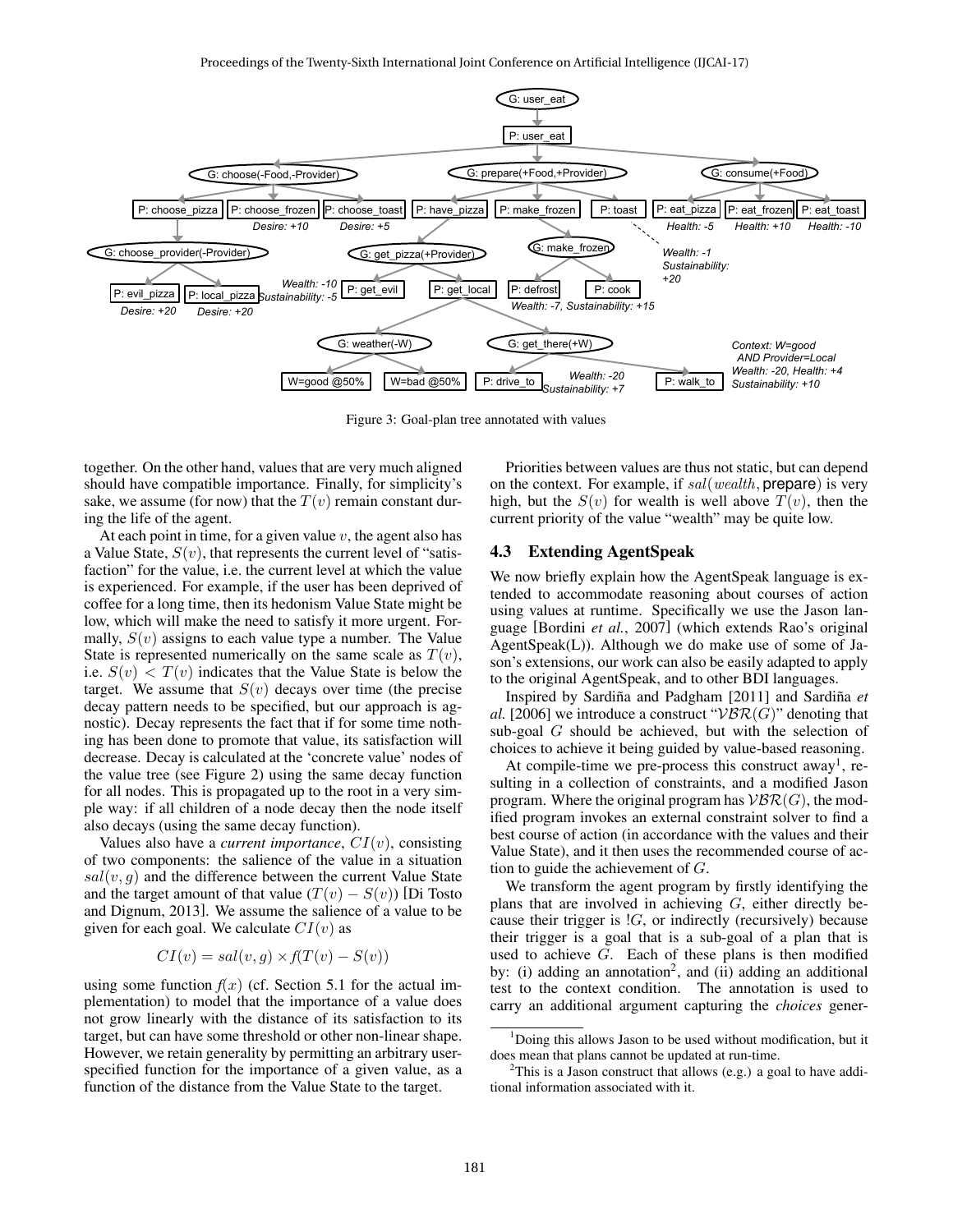ated by the value-based reasoning<sup>3</sup>. The additional test in the context condition is that the choice specified by the valuebased reasoning is this plan. Formally, we use the annotation choice(Choice) to capture, when the plan is called, the path through the goal-plan tree generated by the value-based reasoning. We define  $Choice[G]$  to be the numerical index of the plan chosen to achieve  $G$ . The additional context condition for the *i*th plan to achieve  $G$  is then a test that either Choice is not ground, or that it indicates the current plan, i.e.  $(\neg ground(Choice)) \vee Choice[G] = i$ . For example, the Jason plan +!g :  $c \leftarrow P$  (where !g is the goal being handled,  $c$  the context condition, and  $P$  the plan body) is modified to the following (where  $P'$  is P where sub-goals have the annotation [choice(Choice)] added).

 $+!g[choice(Choice)]$ :  $((not \; ground(Choice)) | Choice[g] = i) \wedge c$  $\leftarrow \dot{P}'$ .

Secondly, we generate the constraints from the goal-plan tree (which is itself derived from the program). Note that the constraints do not change, and hence can be generated at compile-time. We discuss this process below in Section 5.

Finally, we replace  $VBR(G)$  with the sequence of steps: .callSolver (Choice) and  $|G|$ choice (Choice). The first step (implemented as an internal action) invokes an external solver to solve the constraints. The second step calls the sub-goal G, but with the output from the solver provided as an annotation. An exception is made for plans with an initial query goal (see Section 5.1). These are optimised using an expected value approach. A second optimisation is needed for the subgoals of such a plan after the query has been executed to instantiate its variable and before the plan is executed.

#### 5 Process

The process for making value-based decisions has two steps. Firstly, we take the constraint problem that has been generated from the goal-plan tree (Section 5.1) and use a standard constraint solver to solve it, yielding a best course of action for the current situation. Secondly, we implement the selected course of action (by achieving<sup>4</sup> the goal  $|G|$ *choice*(*Choice*)]) in the modified Jason program. In Section 5.2 we analyse the scenario using this implementation.

#### 5.1 Finding a best Course of Action

In order to determine a best course of action we generate constraints from the program, and then solve the constraints. We use constraints because, unlike [Thangarajah *et al.*, 2002; Visser *et al.*, 2016], we need to deal with dependencies between different parts of the tree.

Before defining the mapping we need to formally define goal-plan trees. A goal plan tree is represented by its root node. A node N comprises a name  $N^n$ , an optional annotation  $N^a$  that is a tuple of changes to the Value State, an optional context condition  $N^{cc}$  (a logical formula), the input  $(N<sup>i</sup>)$  and output  $(N<sup>o</sup>)$  variables (both sets of variables), an optional binding  $N^b$  of the form  $var = val$  (allowing for multiple variables, i.e. var can be a tuple of variables and val a tuple of constants), a type  $N<sup>t</sup>$  (either g or p for "Goal" or "Plan"), and a list of  $N^c$  child nodes  $N^{C'} = \{N_1^C, \ldots, N_{N^c}^C\}$ (note that  $N^c$ , lower case "c", is the *number* of children and  $N^C$  is the set of child nodes  $N_i^C$ ).

We now define the mapping from a goal-plan tree to a constraint solving problem. For each node we declare a variable with the name of the node and type of tuple of Value State changes. We also declare variables that appear in any node's  $N^i$  or  $N^o$ , and, for nodes that are goals, we declare a variable  $c_N^n$  (c for "chosen") that is an array of  $N^c$  Booleans (0 or 1) constrained so that exactly one of them is true. The variable  $c_N^n$  represents which plan is chosen to achieve the goal corresponding to node N. Formally we define  $d(N)$  to denote these declarations associated with a node N.

We generate the following constraints. For a plan node the value of the node is the sum of the node's children. For a goal node we add a constraint for each child of the form  $c\bar{N}^n[i]=1 \Rightarrow N^n=(N_i^C)^n \wedge N^{cc} \wedge N^b$ , i.e. if the choice is  $i$ , then the value of the node  $N$  is the value of its *i*th child  $N_i^C$ , and the context condition and binding of the *i*th child apply. Finally, if a node has an annotation, then the value of the node is simply that annotation (and the node's type and children are ignored<sup>5</sup>). Formally:

$$
c(N) = \begin{cases} N^n = N^a & \text{if } N^a \text{ is present} \\ N^n = \sum_{i=1}^{N^c} N_i^{C^n} & \text{else if } N^t = p \\ \sum_{i} c_{i} N^{n}[i] = 1 & \text{otherwise} \\ \wedge & \wedge_{i=1}^{N^c} c_{i} N^{n}[i] = 1 \\ \Rightarrow & (N^n = (N_i^{C})^n \wedge N^{cc} \wedge N^b) \end{cases}
$$

Plan nodes with an initial query goal<sup>6</sup> are optimised using an expected value approach. Copies of the plan node's subtree with the query goal removed are made for each binding, with distinct new node names  $N_i^n$  replacing each  $N^n$  in the original subtree. Distinct renamed copies of the query goal's variable are made for each copied tree and set to the respective binding. Constraints are generated as shown above for each copy, and finally the following constraint is added:  $N^n = \sum_i p_i \dot{N}_i^n$ , where the  $p_i$  are the binding probabilities.

We apply the functions  $d(N)$  and  $c(N)$  to all nodes and collect the results. This gives us the constraints and variables.

Figure 4 shows an extract of a goal-plan tree (which corresponds to a Jason program, not shown for space reasons), and the constraints that are generated (using our implementation) from the goal-plan tree. In the tree goal nodes are *italic* and a node of the form  $N_{x=c}^{\delta}$  indicates that the plan labeled N is annotated with value change  $\delta$ , and has a plan selection constraint or effect that constrains variable  $x$  to equal  $c$  (and  $[x_1 = c_1, x_2 = c_2]$  constrains  $x_i$  to equal  $C_i$ ). Here  $food$  values represent pizza (1), frozen food (2), and toast (3), while

<sup>&</sup>lt;sup>3</sup>If using a BDI language other than Jason, then a copy of each plan can be added, extended by an additional argument.

<sup>&</sup>lt;sup>4</sup>If the goal achievement fails, then failure handling will be used, e.g. for Jason using a pattern [Bordini *et al.*, 2007, Section 8.2]. One slight wrinkle is that we need to ensure that if  $|G|$ *choice*(*Choice*)] fails, that the recovery is not bound to the choices, i.e. use  $!G$  in the recovery plan, not  $|G|$ *choice*(*Choice*)].

<sup>5</sup>Therefore if a node has an annotation then the tree below it cannot contain any bindings.

<sup>&</sup>lt;sup>6</sup>We do not currently handle more complex uses of query goals.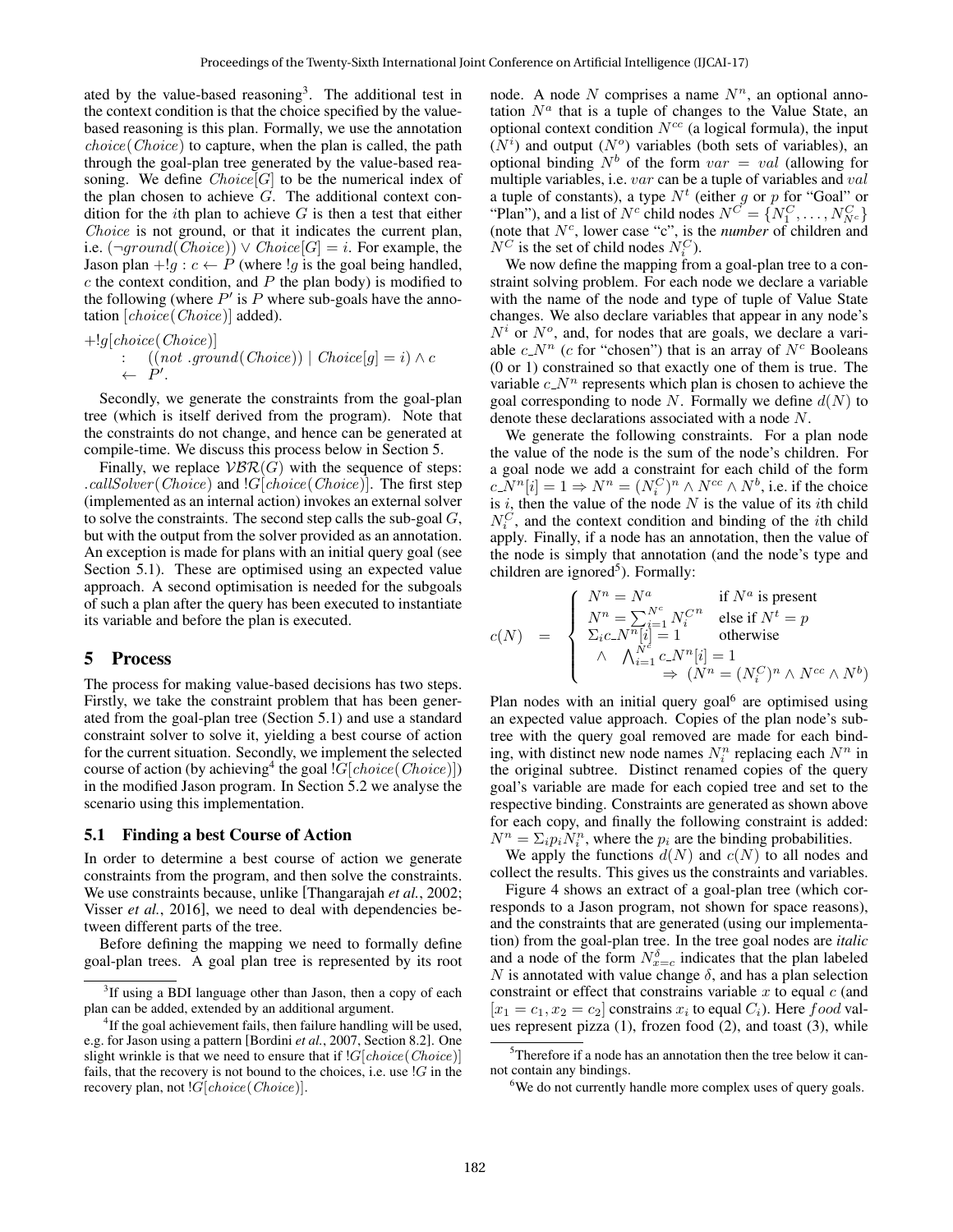

Vars: food, provider : int; c\_g\_choose: $\{0,1\}^3$ , c\_choose\_provider: $\{0,1\}^2$ ;

g choose, p choose pizza, g choose provider, p evil pizza, p local pizza, p choose frozen, p choose toast : Int<sup>4</sup>; Constraints:

 $p\_eval\_pizza=(20,0,0,0)$ ,  $p\_local\_pizza=(20,0,0,0)$ ,  $p\_choose\_frozen=(10,0,0,0)$ ,  $p\_choose\_toast=(5,0,0,0)$  $\sum_{i=1}^{3}$  c g choose $[i] = 1 \wedge \sum_{i=1}^{2}$  c g choose provider $[i] = 1$ c\_g\_choose[1] = 1  $\Rightarrow$  (g\_choose = p\_choose\_pizza  $\land$  food = 1) c\_g\_choose[2] = 1  $\Rightarrow$  (g\_choose = p\_choose\_frozen  $\land$  food = 2  $\land$  provider = 3)  $c.g.\text{choose}[3] = 1 \Rightarrow (g.\text{choose} = p.\text{choose} = 3 \land p \text{rowider} = 3)$  $p_{\text{c}}$ hoose\_pizza = g\_choose\_provider c\_g\_choose\_provider $[1] = 1 \Rightarrow (g\text{-choose-provider} = p\text{-eval_pizza} \land \text{provider} = 1)$ c g choose provider $[2] = 1 \Rightarrow (g \text{-choose-provider} = p \text{-local-pizza } \wedge \text{provider} = 2)$ 

Figure 4: Example goal-plan tree and the constraints generated from it ("c\_" is short for "chosen\_")

provider values represent evil pizza (1), local pizza (2), and home (3).

The objective function that we minimize, subject to these constraints, is  $CI(v) = sal(v, g) \times f(T(v) - S(v))$ , summed over the different values. We use the function  $f(x) =$  $(\max\{x, 0\})^2$  (although other functions could obviously be used). Thus, the constraints are solved while minimizing:

$$
\sum_{v \in V} sal(v, g) \times (\max\{T(v) - S(v), 0\})^2
$$

where  $V$  is the set of all value types. The output from the constraint solver includes the values for each of the choices  $c_{n}N^{n}$  - this allows us to guide the selection of plans to follow the recommended course of action.

#### 5.2 The Scenario Revisited

The goal-plan tree in Figure 3 has been encoded and our implementation of the mapping in Section 5.1 has been used to generate constraints in MATLAB using the YALMIP (yalmip.github.io) optimisation library. We use MOSEK (mosek.com), a state-of-the-art industrial optimiser, as the underlying solver. The internal representation of the problem has 194 variables and 370 constraints.

In a situation where all four values (desire, health, wealth and sustainability) have equal salience, their targets are all 100, and their Value States are (110, 50, 80, 20), the best choice (found by the constraint solver in a fraction of a second<sup>7</sup>), is to get and eat pizza from the local provider. The computed Value State change is  $(20, -3, -20, 8.5)$ , where the health and sustainability values are expected values from either walking or driving, depending on the weather.

However, in other situations, different decisions are appropriate. For instance, in a situation where all four values have equal importance (i.e. equal  $CI$ ), the best choice is a frozen meal (with Value State change  $(10, 10, -7, 15)$ ). On the other hand, if wealth is somewhat more important (i.e.  $CI(wealth)$ ) is sufficiently greater than the other values'  $CI$ ), and sustainability not important at all, then the cost saving offered by evil pizza makes it the best choice (Value State change of  $(20, -5, -10, -5)$ ). Finally, if wealth is the overriding criterion, then toast becomes the best choice  $(5, -10, -1, 20)$ .

# 6 Conclusions

In this paper, we propose a value-based approach to plan selection, that takes into account societal and ethical values that influence decision-making. Using values as basis for deliberation supports both stability over time and the ability to explain decisions over different situations in a relatively simple and cohesive manner. We show the potential of this approach on a simple scenario of a Elderly Care Artificial System (ECAS) as an example of social assistive technology.

We have described a mechanism for BDI agents to make decisions using value-based reasoning. The mechanism uses an external constraint solver, and does not require changing the BDI language or its implementation.

Future work is needed on the evaluation of the scalability and broader applicability of the approach, on a mechanism to use values to provide explanations of an agent's behaviour, and on consideration of multi-agent decision making.

<sup>7</sup> 0.2324 seconds, obtained from YALMIPs *solvertime* property and averaged over 10 runs on a 2.6GHz Intel Core i7 running Windows 7.